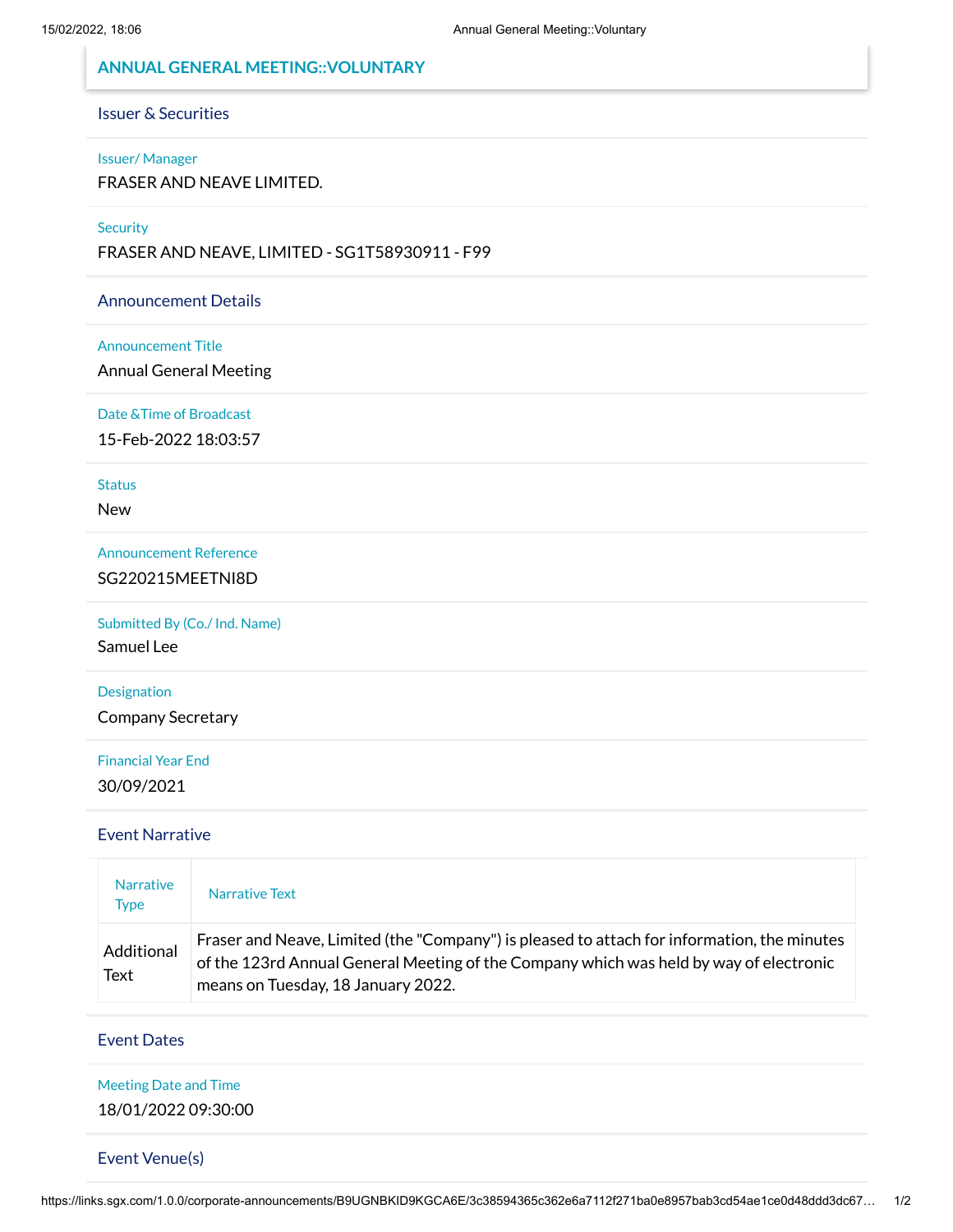Place

| Venue(s) | <b>Venue details</b>                                                          |
|----------|-------------------------------------------------------------------------------|
| Meeting  | The 123rd Annual General Meeting of the Company was held by way of electronic |
| Venue    | means.                                                                        |

#### Attachments

FNL 2022 AGM [Minutes.pdf](https://links.sgx.com/1.0.0/corporate-announcements/B9UGNBKID9KGCA6E/702165_FNL%202022%20AGM%20Minutes.pdf)

Total size =241K MB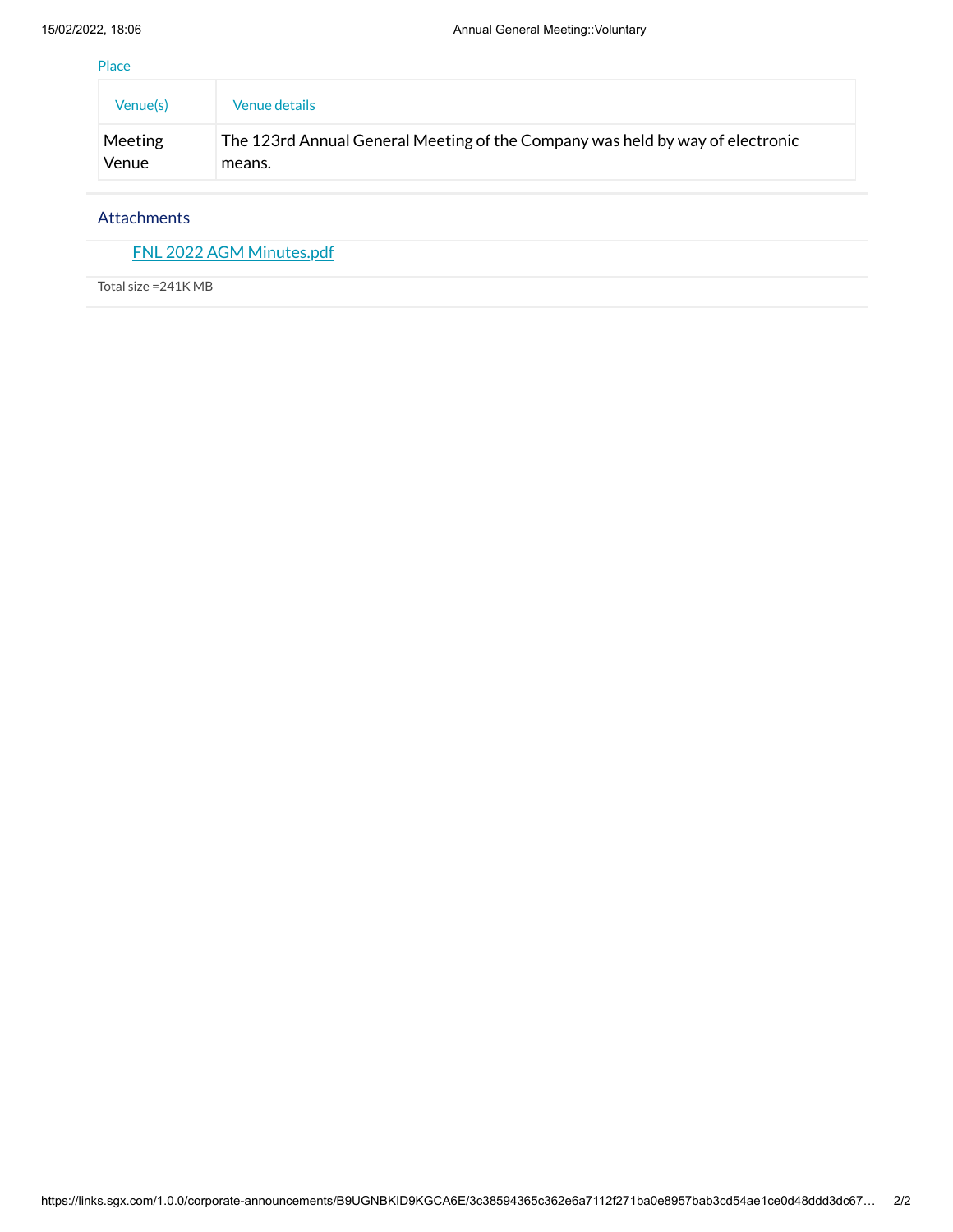# **FRASER AND NEAVE, LIMITED**

(Company Registration No. 189800001R) (Incorporated in Singapore)

### **MINUTES OF THE 123RD ANNUAL GENERAL MEETING HELD BY ELECTRONIC MEANS ON TUESDAY, 18 JANUARY 2022 AT 9.30 A.M.**

#### **PRESENT**

#### **Board of Directors**

*Attended via live webcast:*

Mr Charoen Sirivadhanabhakdi Chairman Khunying Wanna Sirivadhanabhakdi<br>Tengku Syed Badarudin Jamalullail

Mr Charles Mak Ming Ying **Director**<br>Dr Suijittra Sombuntham<br>Director Dr Sujittra Sombuntham Mr Chotiphat Bijananda Director

Mr Sithichai Chaikriangkrai **Director** Director

*Attended in person:*

Mr Chan Heng Wing Mr Ng Tat Pun Mr Koh Poh Tiong

#### **IN ATTENDANCE**

#### **Management**

*Attended in person:*

Mr Edmond Neo<br>Mr Siew Peng Yim

Mr Christopher Leong Deputy CFO

#### **By Invitation**

*Attended in person:*

Mr Raymond Lam RL Law LLC

*Attended via live webcast:*

Ms Yap Lune Teng Allen & Gledhill LLP Mr Suppiah Jeya Poh Wan

Lead Independent Director, Chairman of Nominating Committee Mrs Siripen Sitasuwan **Director, Chairman of Audit Committee**<br>Mr Charles Mak Ming Ying **Director** Director Director, Vice-Chairman of Board Executive **Committee** Mr Prapakon Thongtheppairot **Alternate to Mr Sithichai Chaikriangkrai** 

Director, Chairman of Remuneration Committee **Director** Director, Chairman of Board Executive Committee and Sustainability and Risk Management Committee Mr Michael Chye Hin Fah Alternate to Mr Thapana Sirivadhanabhakdi

Mr Lee Meng Tat **Chief Executive Officer ("CEO")**, Non-Alcoholic Beverages<br>CEO, Beer Mr Siew Peng Yim **CEO, Times Publishing Group**<br>Mr Hui Choon Kit **Chief Financial Officer** ("CFO") Chief Financial Officer ("CFO") & Company **Secretary**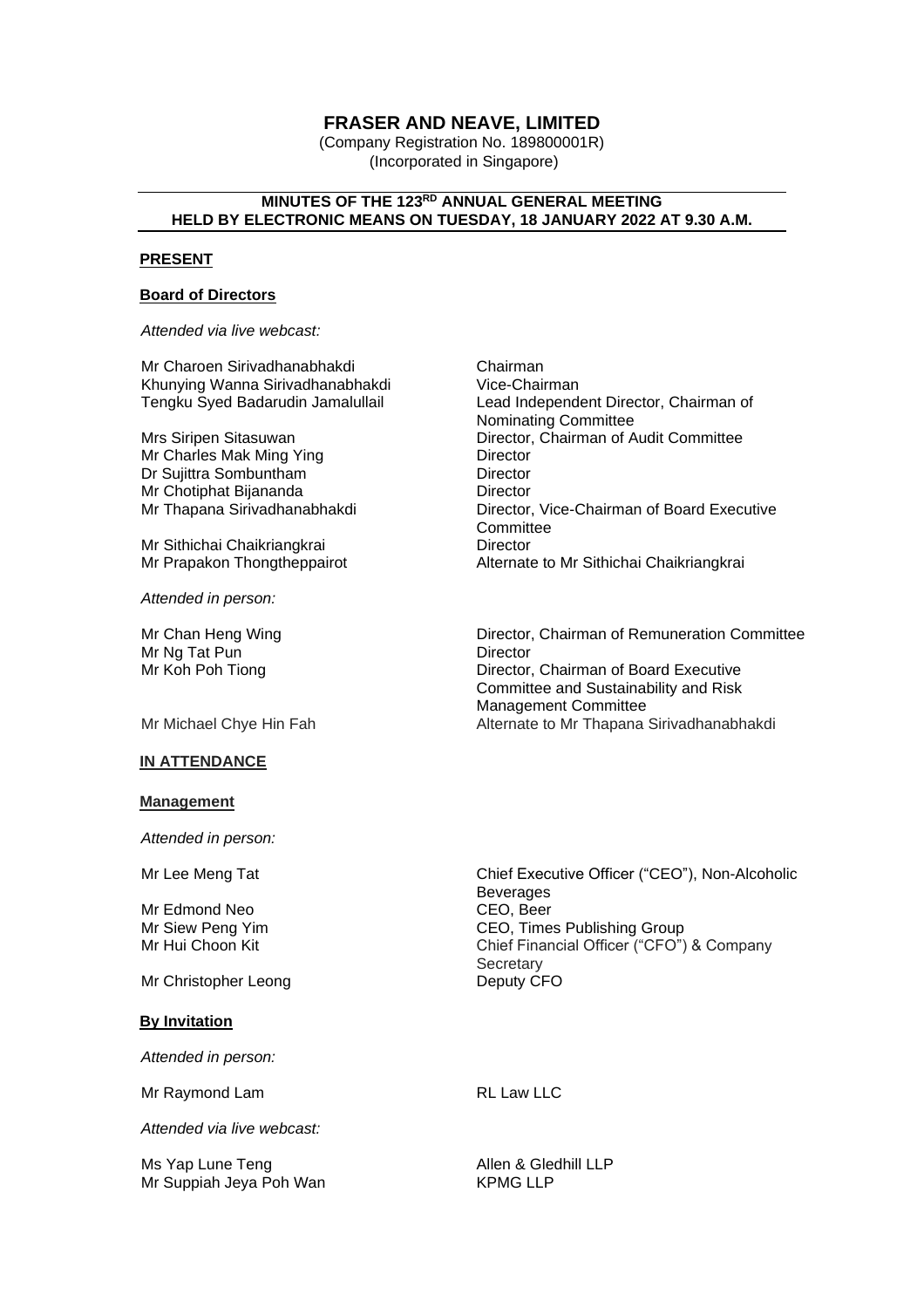**SHAREHOLDERS** – Present remotely, as per attendance lists maintained by the Company

# **1. INTRODUCTION**

- 1.1 Mr Hui Choon Kit ("**Mr Hui**"), the CFO and Company Secretary of Fraser and Neave, Limited (the "**Company**" or "**FNL**", and together with its subsidiaries, the "**Group**"), informed all present that the Annual General Meeting ("**AGM**" or the "**Meeting**") was being held by electronic means pursuant to the COVID-19 (Temporary Measures) (Alternative Arrangements for Meetings for Companies, Variable Capital Companies, Business Trusts, Unit Trusts and Debenture Holders) Order 2020. Mr Hui explained that shareholders who were accessing the Meeting electronically would be treated as present and may be named in the attendance lists.
- 1.2 Mr Hui informed the Meeting that Khun Charoen Sirivadhanabhakdi ("**Khun Charoen**"), the Chairman of the Board of Directors ("**Board**"), would preside as Chairman of the AGM remotely from Bangkok, Thailand.
- 1.3 Following confirmation from the Company's Share Registrar, Mr Hui acknowledged on behalf of the Chairman of the Meeting that there was a sufficient number of verified shareholders who were attending the Meeting electronically, such that the requisite quorum was present.
- 1.4 Khun Charoen, speaking in Thai, welcomed all who were attending FNL's 123<sup>rd</sup> AGM. Khun Chotiphat Bijananda ("**Khun Chotiphat**"), a non-independent and non-executive Director, informed that Khun Charoen would conduct the Meeting in Thai, while he would assist Khun Charoen with the translation to English.
- 1.5 On Khun Charoen's request, Mr Hui introduced the members of the Board who were present physically and remotely at the Meeting.
- 1.6 Mr Hui then informed the Meeting that:
	- (a) the 2021 Annual Report of the Company in relation to the financial year ended 30 September 2021 ("**FY2021**"), Notice of AGM, Proxy Form, the Letter to Shareholders ("**LTS**") dated 27 December 2021 and the SGXNet announcement dated 27 December 2021 which sets out the alternative arrangements for the conduct of the Meeting were made available for download on the Company's corporate website and on SGXNet on 27 December 2021; and
	- (b) printed copies of the Notice of AGM and Proxy Form, together with a request form by which members could request for hard copies of the 2021 Annual Report and LTS, had been despatched to all members on 27 December 2021 for their convenience.
- 1.7 The Notice of AGM and the auditors' report (which contains no qualification) were each taken as read.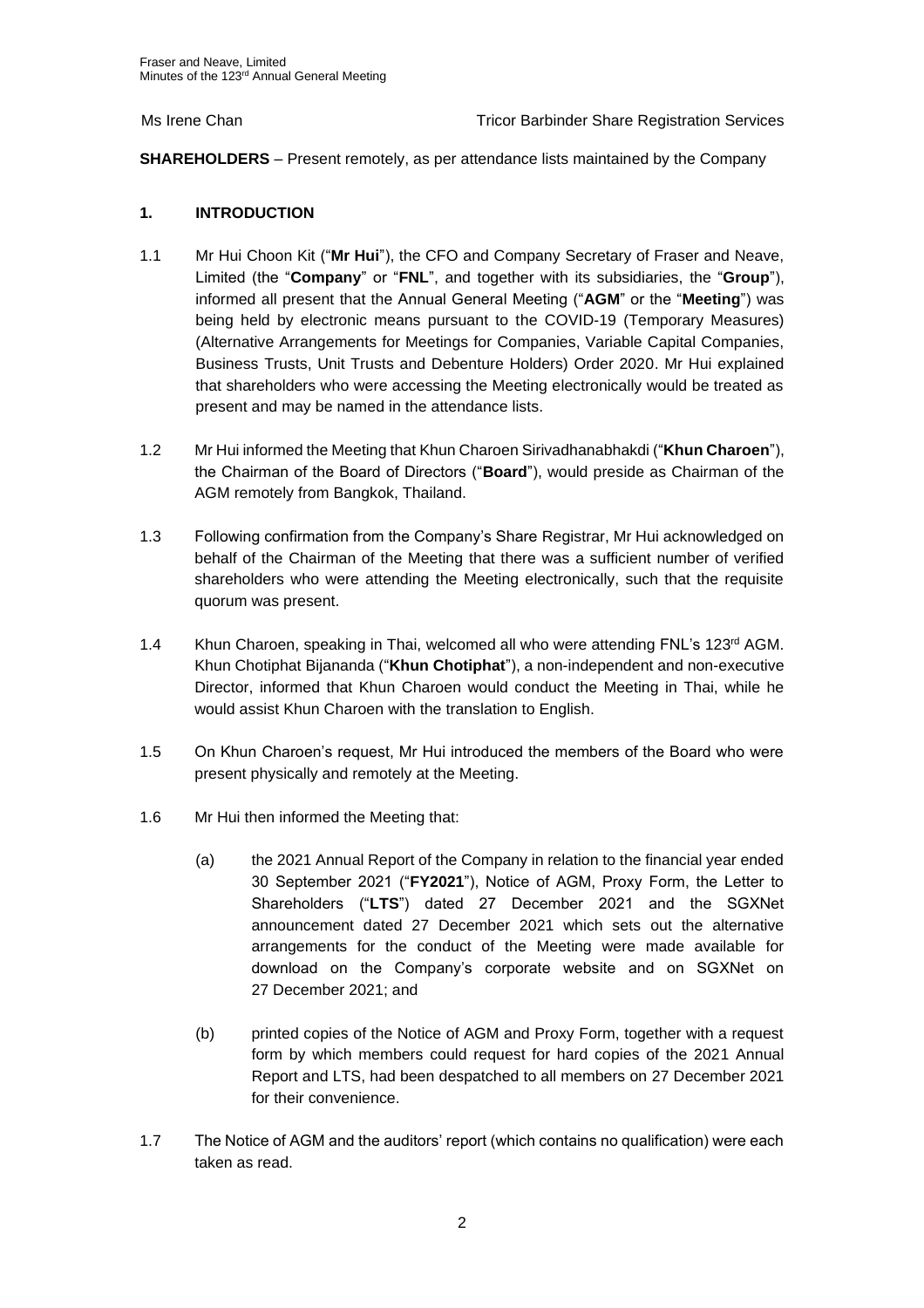- 1.8 Mr Hui explained that the Company had invited members to submit questions in advance of the AGM. He thanked shareholders for their questions and informed the Meeting that responses to substantial and relevant questions received from shareholders had been published on SGXNet and on the Company's corporate website as soon as practicable after such questions were received by the Company.
- 1.9 Mr Hui noted that shareholders would be able to submit substantial and relevant questions "live" during the Meeting by typing in and submitting their questions using the "live" chat function on the AGM webcast platform. Before declaring that the platform was open for shareholders and appointed proxy(ies) to begin submitting their questions "live", he informed the Meeting that:
	- (a) the substantial and relevant questions received "live" at the Meeting would be addressed during the "live" Question and Answer (Q&A) session, which would be held after the presentation summarising the Group's performance in FY2021; and
	- (b) depending on the number of questions received, there may not be sufficient time available to address all of the questions raised but the Company would post the responses to those substantial and relevant questions which could not be addressed during the Meeting due to time constraints, on SGXNet and on the Company's website as soon as possible after the Meeting.
- 1.10 In relation to the voting process, Mr Hui informed the Meeting that:
	- (a) voting would be conducted by poll;
	- (b) as previously announced by the Company, shareholders could vote at the Meeting (i) "live" by the shareholders themselves or their duly appointed proxy(ies) (other than the Chairman of the Meeting) via electronic means, or (ii) by appointing the Chairman of the Meeting as proxy to vote on their behalf;
	- (c) proxy forms submitted at least 72 hours before the Meeting had been checked and verified by RL Law LLC, the scrutineer for the Meeting;
	- (d) Convene SG Pte Ltd had been appointed to facilitate "live" electronic voting at the Meeting and the scrutineer for the Meeting, RL Law LLC, would check and verify the results of the "live" electronic voting process;
	- (e) in order to enable the "live" voting process to commence and continue concurrently while the motions to be tabled at the Meeting were being introduced and explained, all the motions would very shortly be formally proposed and the Chairman of the Meeting would put the motions to the vote by poll – shareholders or their duly appointed proxy(ies) would then be able to start voting "live" via electronic means until approximately 5 minutes after all the motions had been introduced and explained;
	- (f) shareholders or their duly appointed proxy(ies) would be able to change their votes at any time prior to the close of voting (a short video on how to vote, ask questions and contact support was also screened); and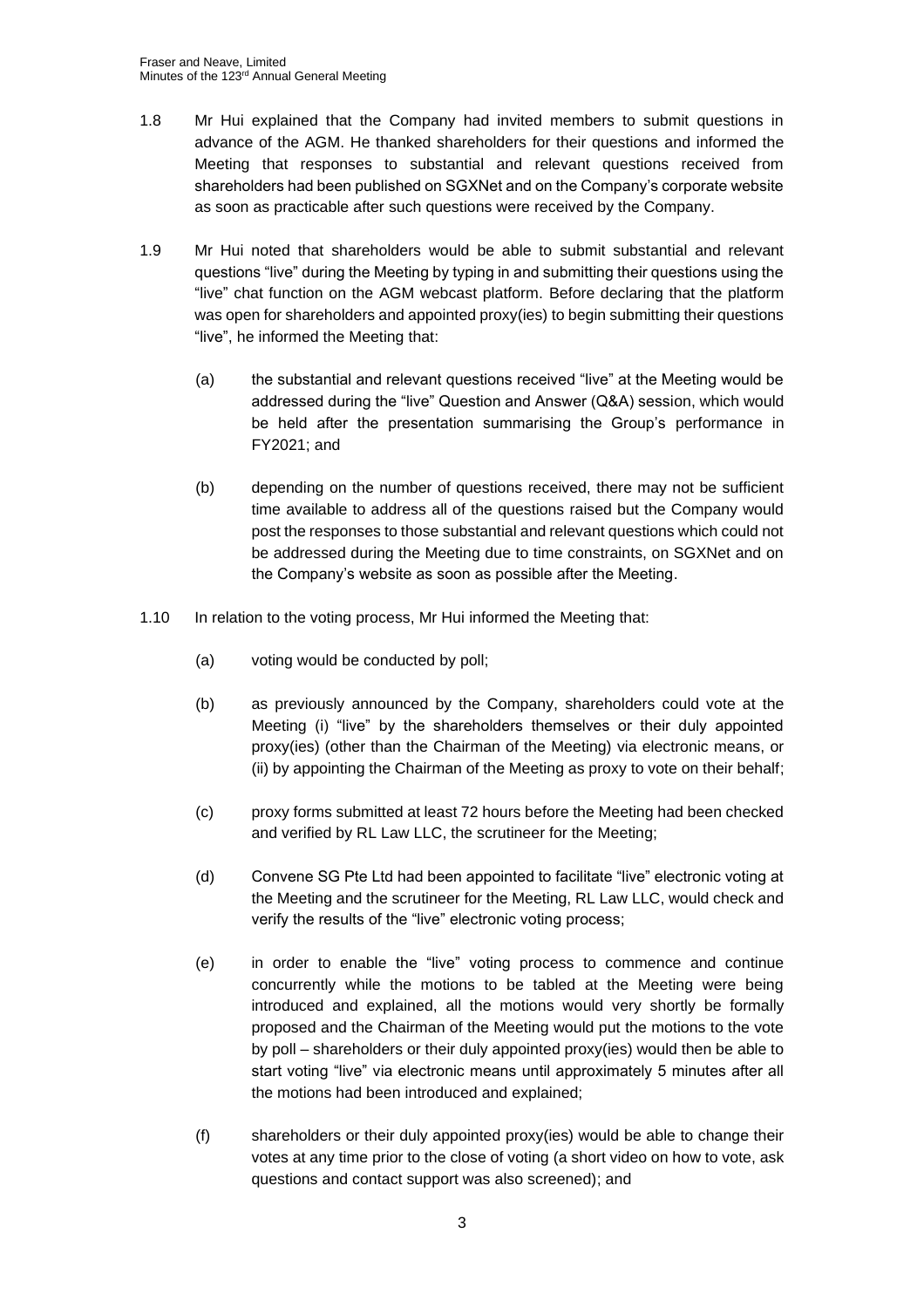- (g) all Resolutions tabled for approval at the AGM were Ordinary Resolutions and would be passed with the affirmative votes of more than 50% of the total number of votes cast on the Resolution.
- 1.11 Khun Charoen proposed all the Resolutions to be tabled at the Meeting, except for Resolution 3(a) on his own re-appointment as a Director and Resolution 10 on the proposed renewal of the mandate for interested person transactions. Khun Charoen stated that he would hand over the chair of the Meeting to Mr Koh Poh Tiong ("**Mr Koh**"), the Chairman of FNL's Board Executive Committee, when Resolution 3(a) and Resolution 10 were being considered.
- 1.12 Mr Koh proposed Resolution 3(a) and Resolution 10.
- 1.13 Khun Charoen then put all the motions to the vote by poll.
- 1.14 Mr Koh was invited by Khun Charoen to proceed with the Meeting.

## **2. PRESENTATION AND QUESTION & ANSWER SESSION**

- 2.1 At Mr Koh's invitation, Mr Christopher Leong, the Deputy CFO of the Company, gave a short presentation summarising the performance of the Group for FY2021.
- 2.2 Mr Koh then asked Mr Hui to address any questions which had been submitted via the "live" chat function during the Meeting.
- 2.3 Mr Hui noted that no such questions had been submitted. Mr Hui reminded the Meeting that responses to substantial and relevant questions received from shareholders in advance of the AGM had already been published on SGXNet and on the Company's corporate website.
- 2.4 As no questions had been submitted via the "live" chat function, Mr Koh declared the "live" Q&A session closed and thanked shareholders for the questions which had been submitted in advance of the AGM. He then proceeded to introduce and explain the motions which had been tabled at the Meeting.

### AS ROUTINE BUSINESS

# **3. RESOLUTION 1: To receive and adopt the Directors' statement and audited financial statements for the year ended 30 September 2021 and the auditors' report thereon**

- 3.1 Mr Koh explained that Resolution 1 was to seek members' approval to receive and adopt the Directors' statement, the audited financial statements and the auditors' report thereon.
- 3.2 On Mr Koh's invitation, Mr Hui read Resolution 1:

"That the Directors' statement and the audited financial statements for the year ended 30 September 2021 and the auditors' report thereon be received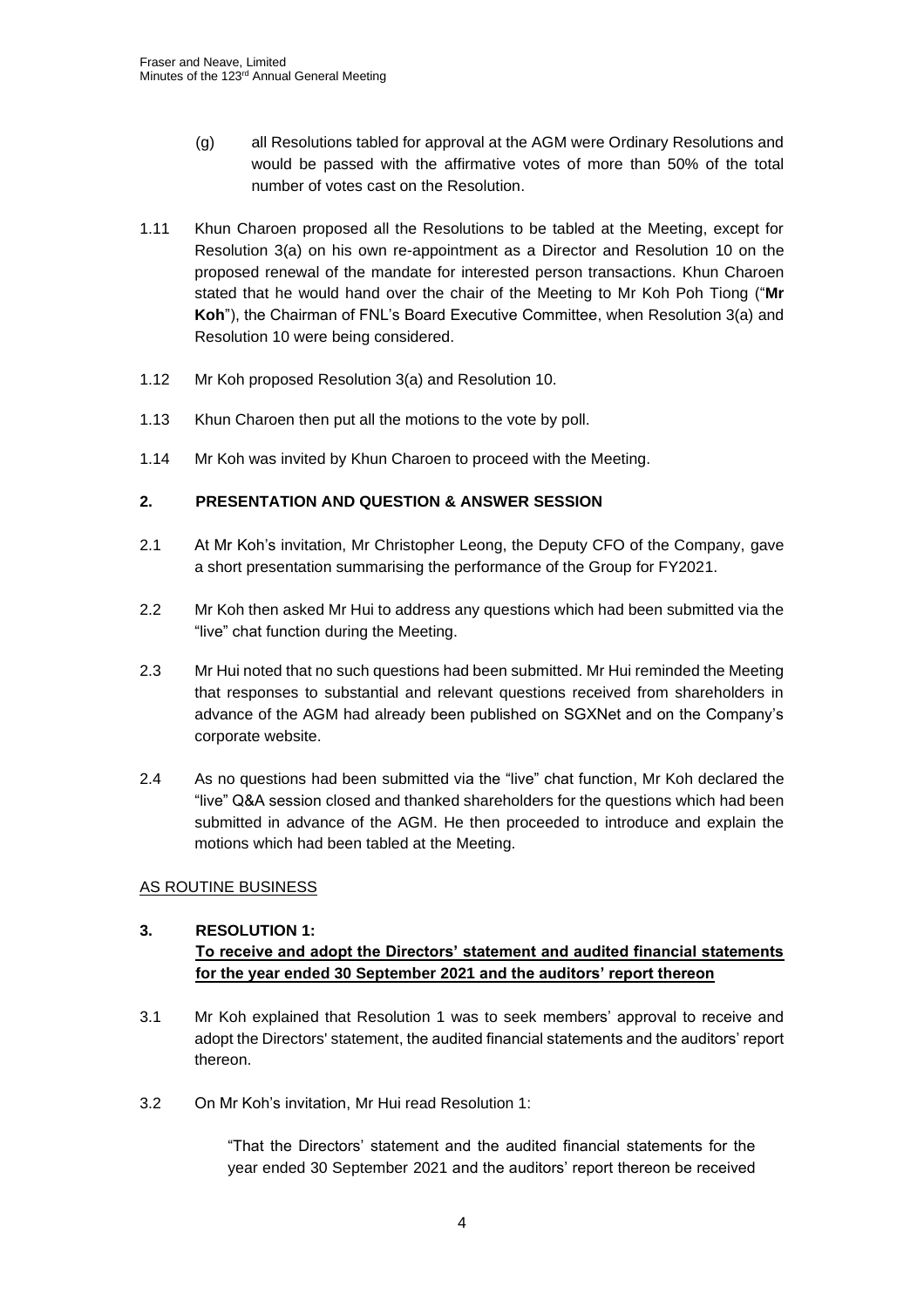and adopted*.*"

# **4. RESOLUTION 2: To approve a final tax-exempt (one-tier) dividend of 3.5 cents per share in respect of the year ended 30 September 2021**

- 4.1 Mr Koh informed the Meeting that the Directors had proposed a final tax-exempt (onetier) dividend of 3.5 cents per share, which was the same as last year, and that if approved, the total tax-exempt dividend for the year would be 5.0 cents per share. The final dividend would be paid on 14 February 2022.
- 4.2 Mr Hui read Resolution 2:

"That a final tax-exempt (one-tier) dividend of 3.5 cents per share in respect of the year ended 30 September 2021 be and is hereby approved."

# **5. RESOLUTION 3: Re-appointment of Directors**

- 5.1 Mr Koh informed the Meeting that the next agenda items were for the re-appointment of Directors.
- 5.2 Mr Koh explained that Resolutions 3(a) to 3(d) were for the re-appointment of Directors who would retire by rotation pursuant to article 117 of the Constitution of the Company and who, being eligible, had offered themselves for re-election as Directors of the Company. Resolution 3(e) was for the re-appointment of a Director who would cease to hold office pursuant to article 122 of the Constitution of the Company and who, being eligible, had offered himself for re-election as a Director of the Company.
- 5.3 On Mr Koh's invitation, Mr Hui explained Resolutions 3(a) to 3(e). As Resolution 3(a) related to the re-appointment of Khun Charoen as a Director of the Company, Mr Koh took over the chair of the Meeting while Resolution 3(a) was being introduced and explained.

# **Resolution 3(a) – To re-appoint Director: Khun Charoen Sirivadhanabhakdi**

- 5.4 Mr Hui informed the Meeting that Resolution 3(a) was for the re-appointment of Khun Charoen Sirivadhanabhakdi as a Director. Subject to his re-appointment, Khun Charoen would be re-appointed as Chairman of the Board.
- 5.5 Resolution 3(a), the full text of which was set out in the Notice of AGM, was taken as read.
- 5.6 Mr Koh then handed the chair of the Meeting back to Khun Charoen.

# **Resolution 3(b) – To re-appoint Director: Tengku Syed Badarudin Jamalullail**

5.7 Mr Hui informed the Meeting that Resolution 3(b) was for the re-appointment of Tengku Syed Badarudin Jamalullail as a Director. Subject to his re-appointment,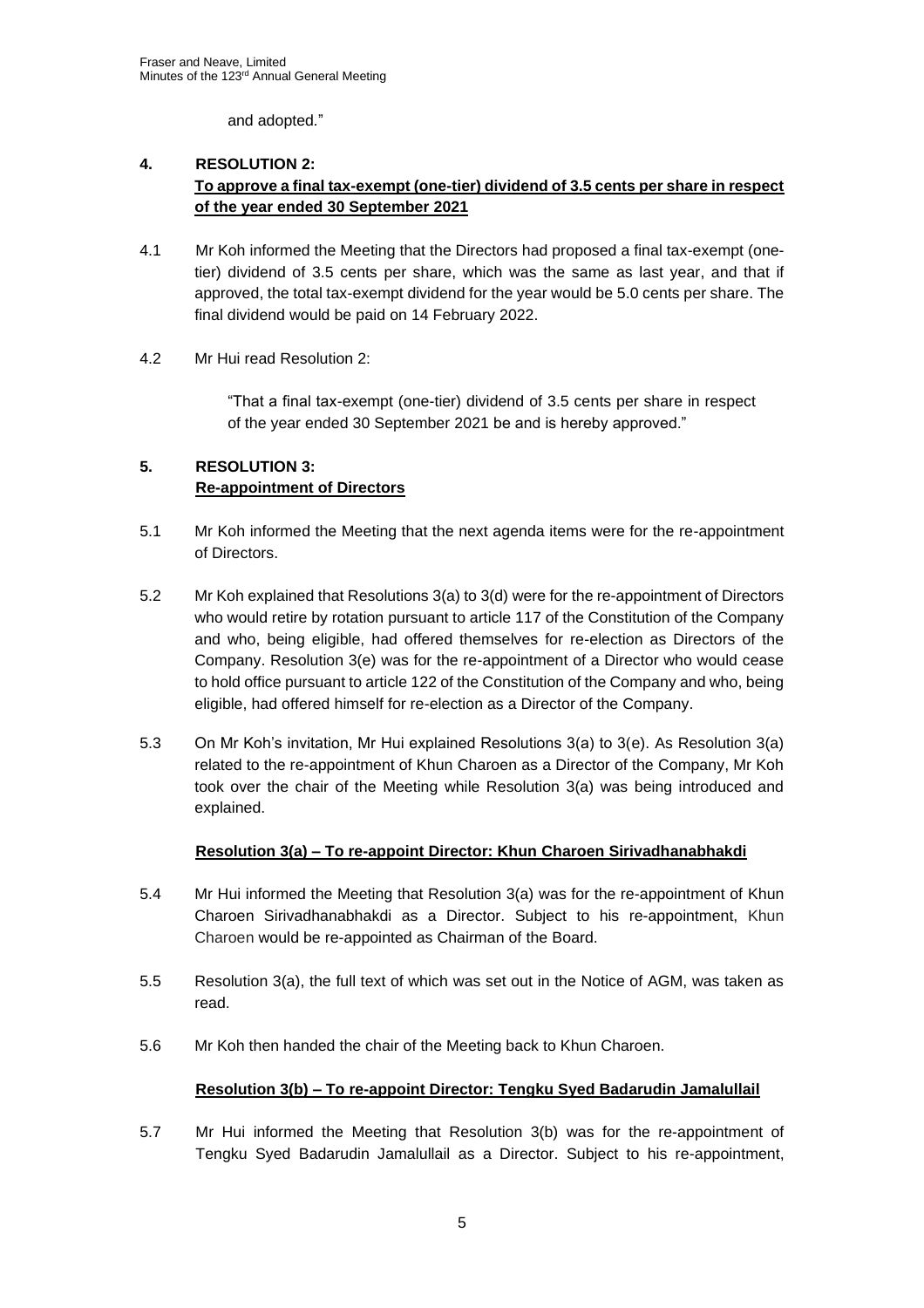Tengku Syed would be re-appointed as Lead Independent Director and Chairman of the Nominating Committee.

5.8 Resolution 3(b), the full text of which was set out in the Notice of AGM, was taken as read.

# **Resolution 3(c) – To re-appoint Director: Mr Koh Poh Tiong**

- 5.9 Mr Hui informed the Meeting that Resolution 3(c) was for the re-appointment of Mr Koh Poh Tiong as a Director. Subject to his re-appointment, Mr Koh would be reappointed as Chairman of both the Board Executive Committee and the Sustainability and Risk Management Committee.
- 5.10 Resolution 3(c), the full text of which was set out in the Notice of AGM, was taken as read.

## **Resolution 3(d) – To re-appoint Director: Khun Chotiphat Bijananda**

- 5.11 Mr Hui informed the Meeting that Resolution 3(d) was for the re-appointment of Khun Chotiphat Bijananda as a Director.
- 5.12 Resolution 3(d), the full text of which was set out in the Notice of AGM, was taken as read.

## **Resolution 3(e) – To re-appoint Director: Mr Ng Tat Pun**

- 5.13 Mr Hui informed the Meeting that Resolution 3(e) was for the re-appointment of Mr Ng Tat Pun as a Director. Subject to his re-appointment, Mr Ng would be reappointed as a Member of the Audit Committee.
- 5.14 Resolution 3(e), the full text of which was set out in the Notice of AGM, was taken as read.

### **6. RESOLUTION 4:**

# **To approve Directors' fees of up to S\$2,000,000 payable by the Company for the year ending 30 September 2022**

- 6.1 Mr Koh informed the Meeting that Resolution 4 was to seek members' approval for the Company to pay Directors' fees of up to S\$2 million for the year ending 30 September 2022 and that the amount was the same as the previous year. As was the case in previous years, Chairman and Vice-Chairman of the Board had waived the fees due to them for the current financial year.
- 6.2 Mr Hui read Resolution 4:

"That Directors' fees of up to S\$2,000,000 payable by the Company for the year ending 30 September 2022 be and is hereby approved."

### **7. RESOLUTION 5:**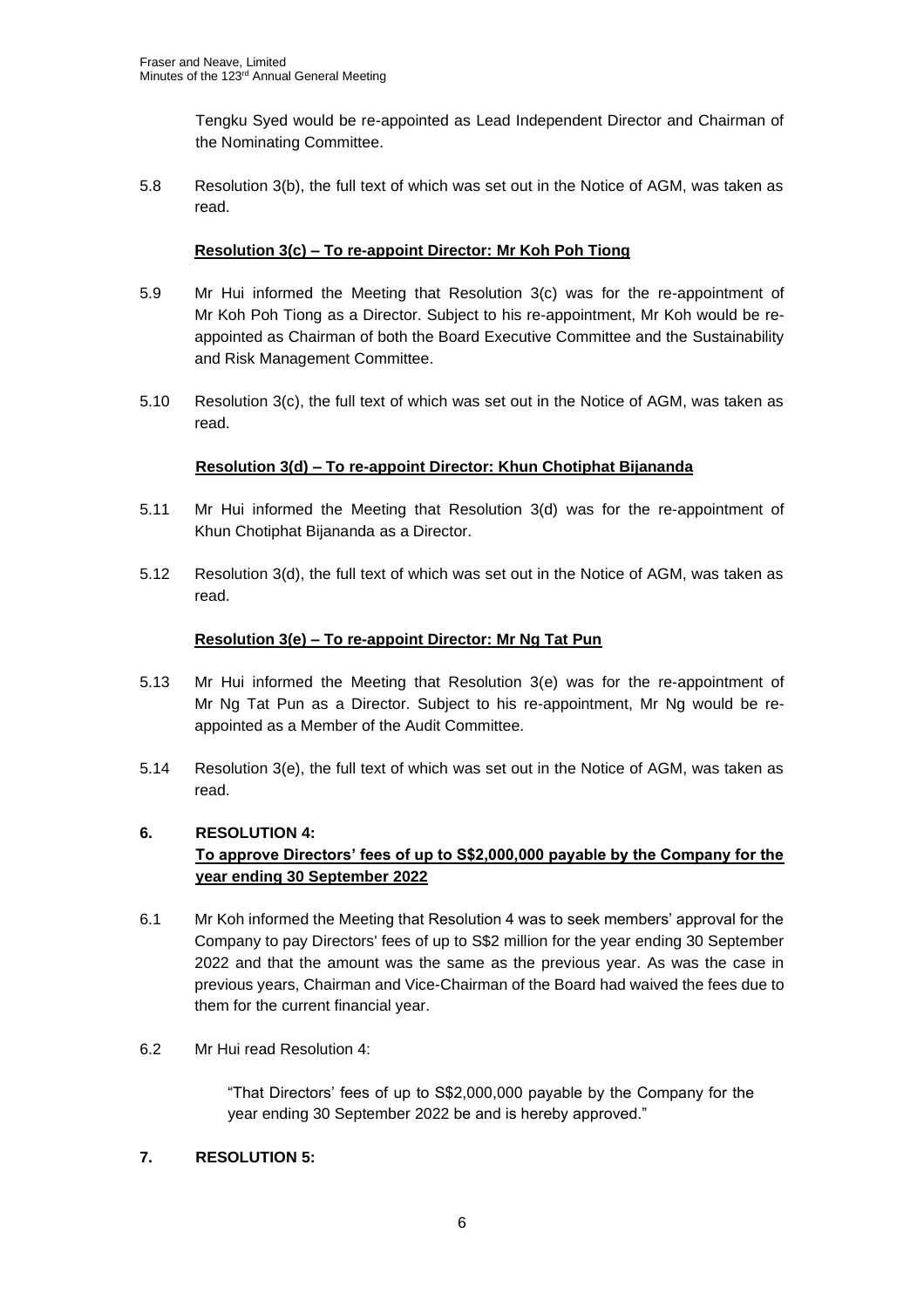# **To re-appoint KPMG LLP as the auditors of the Company and to authorise the Directors to fix their remuneration**

- 7.1 Mr Koh informed the Meeting that Resolution 5 was to seek members' approval for the re-appointment of KPMG LLP as auditors of the Company, and to authorise the Directors to fix their remuneration. The Audit Committee of the Company, with the Board's endorsement, had nominated KPMG LLP for re-appointment as auditors of the Company and KPMG LLP had expressed their willingness to accept such re-appointment.
- 7.2 Mr Hui read Resolution 5:

"That KPMG LLP be and are hereby re-appointed as the auditors of the Company and that the Directors be authorised to fix their remuneration."

## AS SPECIAL BUSINESS

# **8. RESOLUTION 6: To authorise the Directors to issue shares and to make or grant instruments convertible into shares**

- 8.1 Mr Koh then proceeded with the Special Business items on the agenda.
- 8.2 Mr Hui explained that Resolution 6 was to seek members' approval for the Directors to issue shares and/or make or grant instruments that might require shares to be issued, and to issue shares in pursuance of such instruments. Up to 50% of the total number of issued shares of the Company, excluding treasury shares and subsidiary holdings, might be issued under Resolution 6, of which no more than 20% might be issued other than on a *pro rata* basis. The mandate, if approved, would be effective from the date of the Meeting until the next AGM or the date by which the next AGM is required by law to be held, whichever is the earlier.
- 8.3 Resolution 6, the full text of which was set out in the Notice of AGM, was taken as read.

# **9. RESOLUTION 7:**

# **To authorise the Directors to allot and issue shares pursuant to the F&N Restricted Share Plan and the F&N Performance Share Plan**

- 9.1. Mr Hui explained that Resolution 7 was to seek members' approval to authorise the Directors to allot and issue ordinary shares of the Company pursuant to the vesting of awards granted under the F&N Restricted Share Plan ("**RSP**") and the F&N Performance Share Plan ("**PSP**"). While both of those share plans had expired on 21 January 2019, the expiry of those share plans would not affect awards granted prior to such expiry.
- 9.2. Resolution 7, the full text of which was set out in the Notice of AGM, was taken as read.

Mr Hui directed employees who were attending the Meeting as shareholders and who were eligible to participate in the RSP and the PSP to abstain from voting their shares on Resolution 7.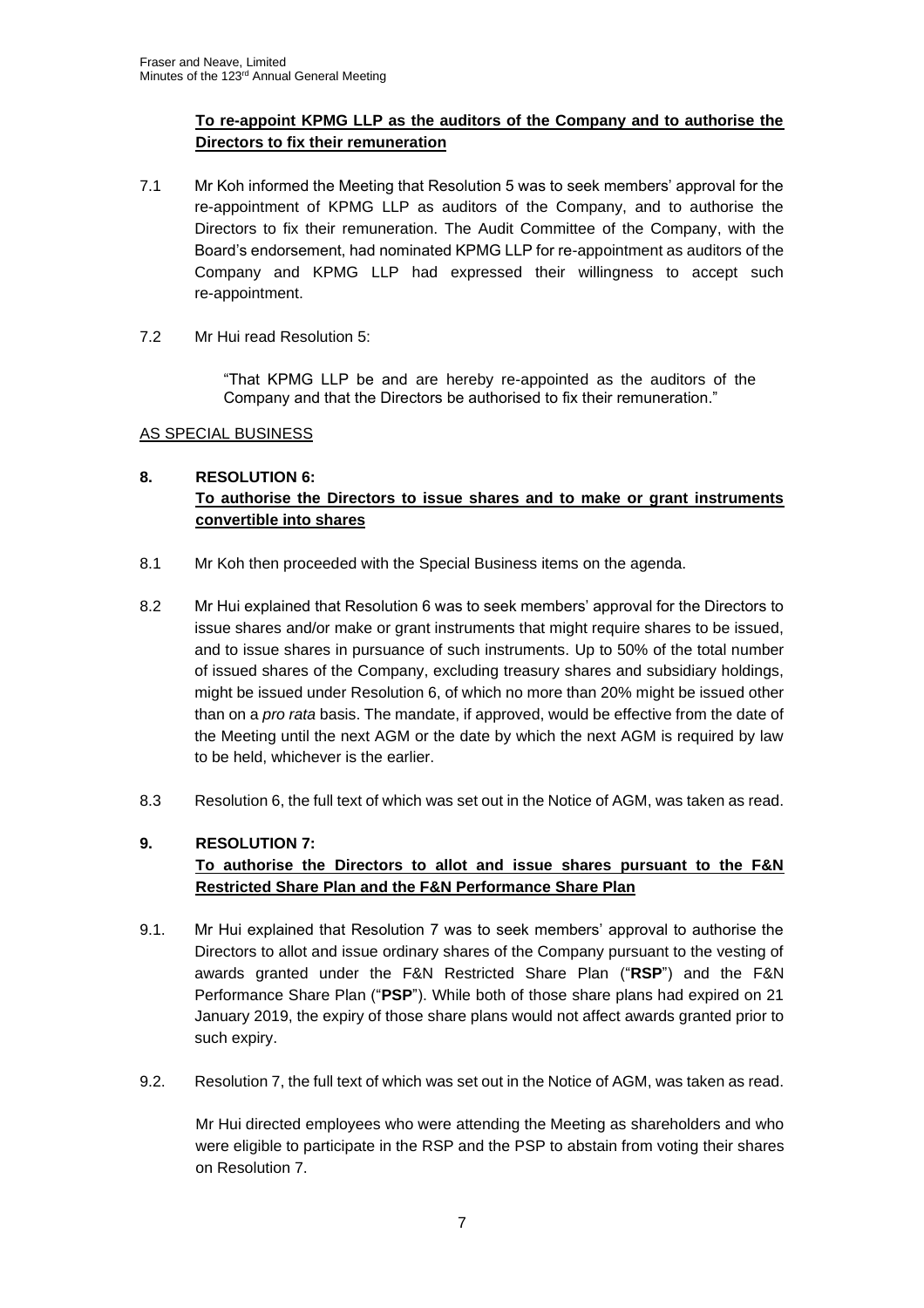## **10. RESOLUTION 8:**

# **To authorise the Directors to grant awards and to allot and issue shares pursuant to the F&N Restricted Share Plan 2019**

- 10.1 Mr Hui explained that Resolution 8 was to seek members' approval to authorise the Directors to grant awards and to allot and issue ordinary shares of the Company pursuant to the F&N Restricted Share Plan 2019 ("**RSP 2019**"). This share plan was approved at the 2019 AGM of the Company.
- 10.2 Resolution 8, the full text of which was set out in the Notice of AGM, was taken as read.
- 10.3 Mr Hui directed employees who were attending the Meeting as shareholders and who were eligible to participate in the RSP 2019 to abstain from voting their shares on Resolution 8.

## **11. RESOLUTION 9:**

# **To authorise the Directors to allot and issue shares pursuant to the Fraser and Neave, Limited Scrip Dividend Scheme**

- 11.1 Mr Hui explained that Resolution 9 was to seek members' approval to authorise the Directors to allot and issue ordinary shares of the Company pursuant to the FNL Scrip Dividend Scheme.
- 11.2 Resolution 9, the full text of which was set out in the Notice of AGM, was taken as read.

# **12. RESOLUTION 10:**

# **To approve the proposed renewal of the mandate for interested person transactions ("IPT")**

- 12.1 Mr Koh took over the chair of the Meeting for Resolution 10.
- 12.2 Mr Hui explained that Resolution 10 was to seek members' approval to renew the IPT mandate until the conclusion of the next AGM of the Company (at which it will lapse, unless renewed) or until it had been varied or revoked by the Company in a general meeting. The nature of the IPTs and the classes of interested persons in respect of which the IPT mandate was sought to be renewed remained unchanged. Particulars of the IPT mandate were set out in the Appendix to the LTS dated 27 December 2021.
- 12.3 Mr Hui informed the Meeting that Chairman and Vice-Chairman of the Board, and their respective associates (which include InterBev Investment Limited ("**IBIL**") and TCC Assets Limited ("**TCCA**")), being interested persons under the proposed IPT mandate, as well as Khun Chotiphat, Khun Thapana Sirivadhanabhakdi ("**Khun Thapana**") and Khun Sithichai Chaikriangkrai ("**Khun Sithichai**") and their respective associates, would abstain from voting their shares (if any) on Resolution 10.
- 12.4 Mr Hui stated that the Chairman of the Meeting only accepted appointment as proxy for any other shareholder to vote in respect of Resolution 10, where such shareholder had given specific instructions in a validly completed and submitted proxy form as to voting, or abstentions from voting, in respect of Resolution 10. Each of the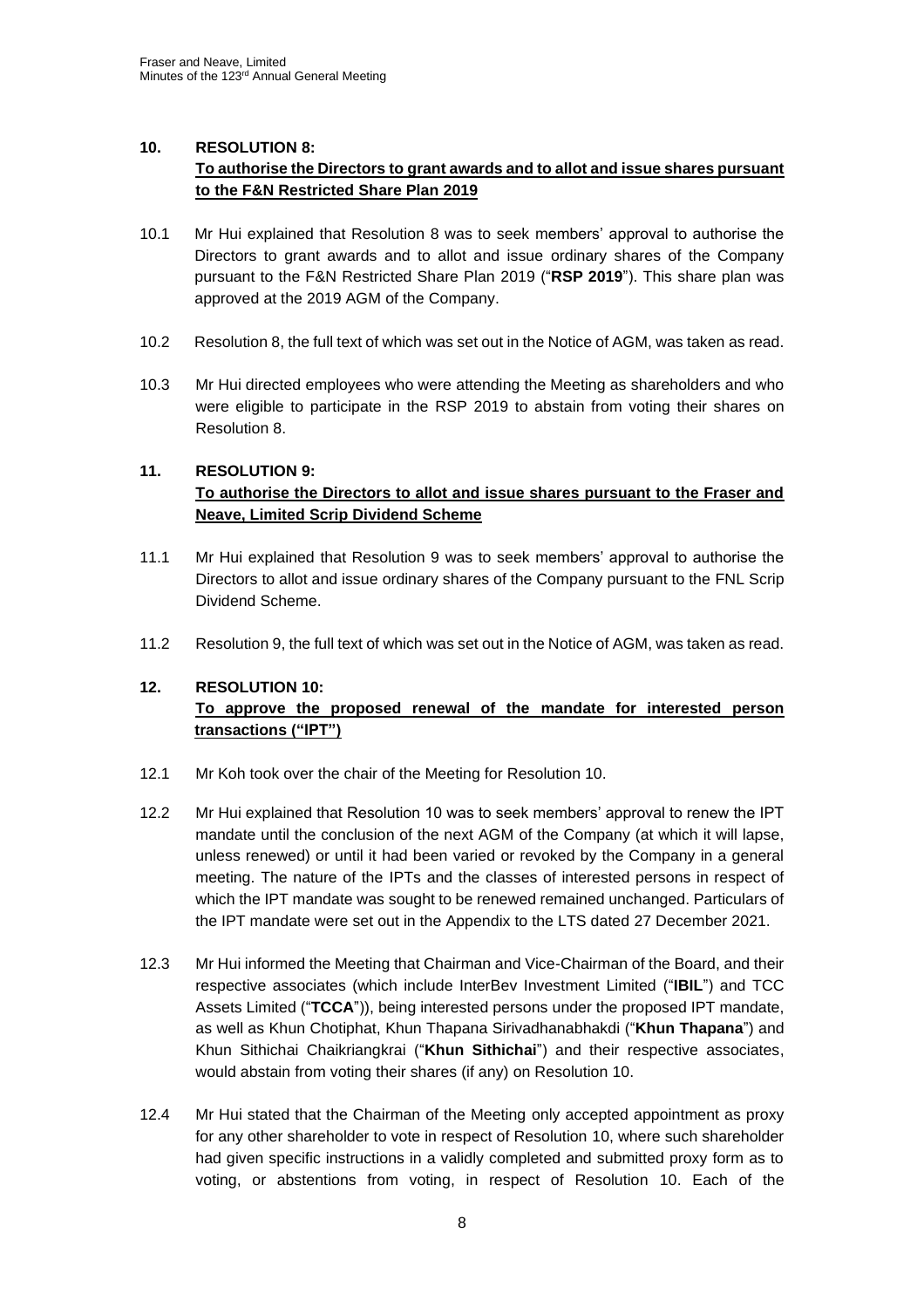abovementioned Directors (other than the Chairman of the Meeting) declined to accept appointment as proxy for any other shareholder to vote in respect of Resolution 10 unless such shareholder had given specific instructions in a validly completed and submitted proxy form as to voting, or abstentions from voting, in respect of Resolution 10.

- 12.5 Mr Hui further informed the Meeting that Chairman and Vice-Chairman of the Board, Khun Chotiphat, Khun Thapana and Khun Sithichai had each abstained from making any recommendation to members in relation to the proposed renewal of the IPT mandate for the reasons set out in paragraph 6 of the LTS.
- 12.6 Resolution 10, the full text of which was set out in the Notice of AGM, was taken as read.
- 12.7 Mr Koh informed the Meeting that the CFO and Company Secretary would note the voting abstentions for Resolution 10 in the record of the proceedings of the AGM.
- 12.8 Mr Koh then handed the chair of the Meeting back to Khun Charoen.

# **13. RESOLUTION 11: To approve the proposed renewal of the share purchase mandate**

- 13.1 Mr Hui explained that Resolution 11 was to seek members' approval for the proposed renewal of the Share Purchase Mandate. Details relating to the Share Purchase Mandate are set out in the LTS dated 27 December 2021. If approved, the Share Purchase Mandate would be effective from the date of the Meeting until the next AGM, the date on which the Share Purchase Mandate had been revoked or varied, or such time when share purchases were carried out to the full extent mandated, whichever is the earliest.
- 13.2 Resolution 11, the full text of which was set out in the Notice of AGM, was taken as read.

### **14. VOTING AND DECLARATION OF RESULTS**

- 14.1 Khun Charoen thanked Mr Koh and Mr Hui for introducing and explaining the motions that had been tabled for approval at the Meeting. He reminded shareholders and their appointed proxy(ies) to cast their votes if they had not already done so, and that voting would remain open for a further 5 minutes.
- 14.2 After 5 minutes, Khun Charoen declared voting closed.
- 14.2 Khun Charoen then invited Mr Hui to present the results of the voting by poll for all motions. The results were as follows:

| For           |        | Against       |      | Total         |        |
|---------------|--------|---------------|------|---------------|--------|
| No. of Shares | $\%$   | No. of Shares | %    | No. of Shares | %      |
| 1,274,334,187 | 100.00 | 30,200        | 0.00 | 1,274,364,387 | 100.00 |

### **Resolution 1:**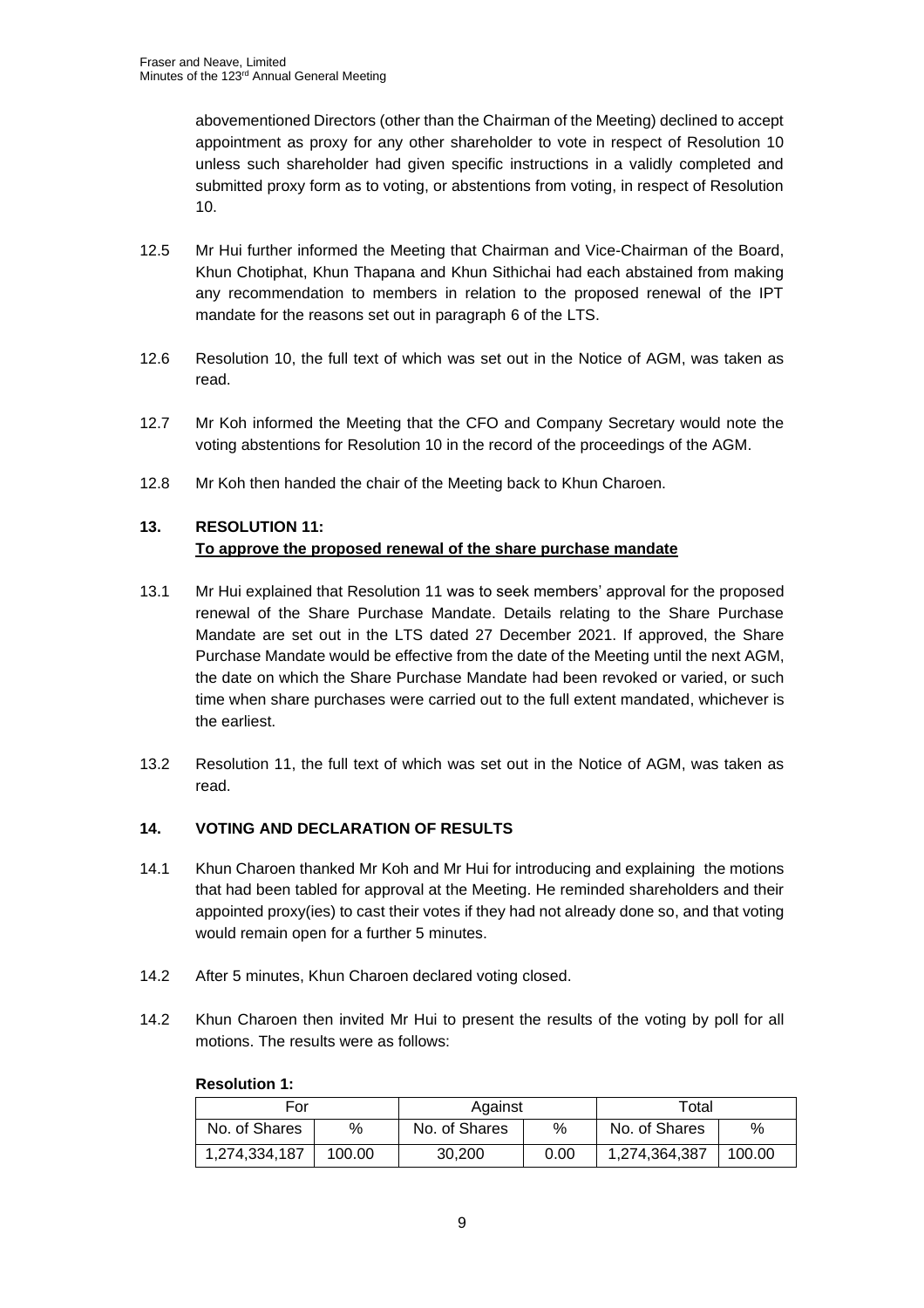### **Resolution 2:**

| For           |        | Against       |      | Total         |        |
|---------------|--------|---------------|------|---------------|--------|
| No. of Shares | %      | No. of Shares | %    | No. of Shares | %      |
| 1,273,181,387 | 100.00 | 30.200        | 0.00 | 1,273,211,587 | 100.00 |

## **Resolution 3(a):**

| For           |       | Against       |      | Total         |        |
|---------------|-------|---------------|------|---------------|--------|
| No. of Shares | %     | No. of Shares | %    | No. of Shares | $\%$   |
| 1,273,178,767 | 99.91 | 1,175,620     | 0.09 | 1,274,354,387 | 100.00 |

#### **Resolution 3(b):**

| For           |       | Against       |      | Total         |        |
|---------------|-------|---------------|------|---------------|--------|
| No. of Shares | %     | No. of Shares | %    | No. of Shares | %      |
| 1,273,008,387 | 99.98 | 193,200       | 0.02 | 1,273,201,587 | 100.00 |

#### **Resolution 3(c):**

| For           |       | Against       |      | $\tau$ otal   |        |
|---------------|-------|---------------|------|---------------|--------|
| No. of Shares | %     | No. of Shares | %    | No. of Shares | $\%$   |
| 1,272,869,672 | 99.99 | 80.600        | 0.01 | 1.272.950.272 | 100.00 |

# **Resolution 3(d):**

| For           |       | Against       |      | Total         |        |
|---------------|-------|---------------|------|---------------|--------|
| No. of Shares | %     | No. of Shares | %    | No. of Shares | %      |
| 1,272,100,867 | 99.99 | 143,300       | 0.01 | 1,272,244,167 | 100.00 |

## **Resolution 3(e):**

| For           |        | Against       |      | Total         |        |
|---------------|--------|---------------|------|---------------|--------|
| No. of Shares | %      | No. of Shares | %    | No. of Shares | %      |
| 1,273,166,387 | 100.00 | 35,200        | 0.00 | 1,273,201,587 | 100.00 |

## **Resolution 4:**

| For           |       | Against       |      | Total         |        |
|---------------|-------|---------------|------|---------------|--------|
| No. of Shares | %     | No. of Shares | %    | No. of Shares | %      |
| 1,272,883,072 | 99.99 | 75.200        | 0.01 | 1,272,958,272 | 100.00 |

# **Resolution 5:**

| For           |        | Against       |      | Total         |        |
|---------------|--------|---------------|------|---------------|--------|
| No. of Shares | %      | No. of Shares | %    | No. of Shares | %      |
| 1,273,176,386 | 100.00 | 35.201        | 0.00 | 1,273,211,587 | 100.00 |

# **Resolution 6:**

| For           |       | Against       |      | Total         |        |
|---------------|-------|---------------|------|---------------|--------|
| No. of Shares | %     | No. of Shares | %    | No. of Shares | %      |
| 1.271.671.609 | 99.88 | 1,488,251     | 0.12 | 1,273,159,860 | 100.00 |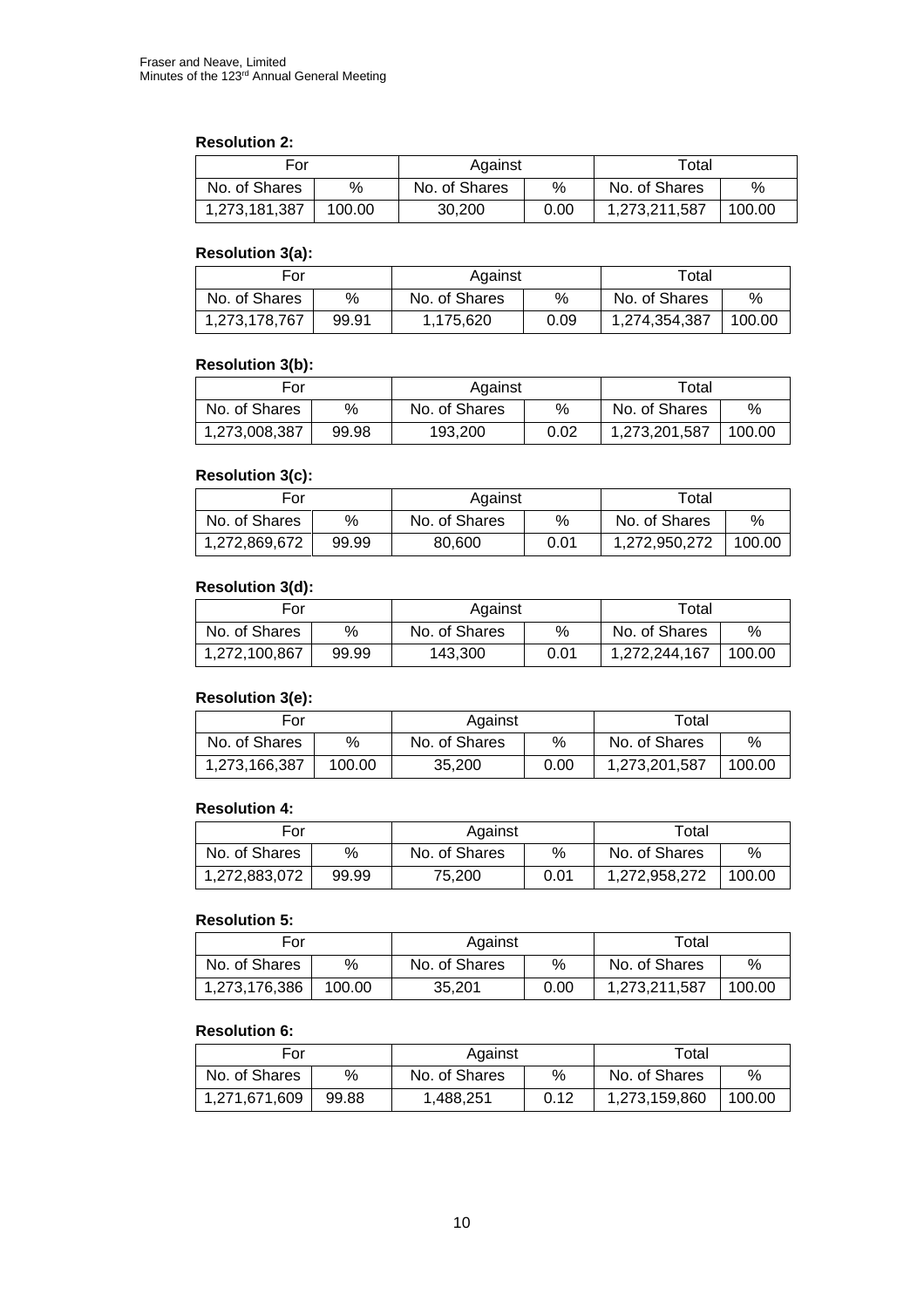#### **Resolution 7:**

| For           |       | Against       |      | Total         |        |
|---------------|-------|---------------|------|---------------|--------|
| No. of Shares | %     | No. of Shares | %    | No. of Shares | %      |
| 1,271,086,036 | 99.90 | 1,324,851     | 0.10 | 1,272,410,887 | 100.00 |

#### **Resolution 8:**

| For           |       | Against       |      | Total         |        |
|---------------|-------|---------------|------|---------------|--------|
| No. of Shares | %     | No. of Shares | %    | No. of Shares | %      |
| 1,271,057,636 | 99.89 | 1,353,251     | 0.11 | 1,272,410,887 | 100.00 |

#### **Resolution 9:**

| For           |       | Against       |      | Total         |        |
|---------------|-------|---------------|------|---------------|--------|
| No. of Shares | %     | No. of Shares | %    | No. of Shares | %      |
| 1,272,728,193 | 99.97 | 346.801       | 0.03 | 1,273,074,994 | 100.00 |

## **Resolution 10\*:**

| For           |       | Against       |      | Total         |        |
|---------------|-------|---------------|------|---------------|--------|
| No. of Shares | %     | No. of Shares | %    | No. of Shares | %      |
| 2,608,726     | 98.37 | 43.200        | 1.63 | 2.651.926     | 100.00 |

\* IBIL and TCCA, who respectively held 412,423,822 and 858,080,062 ordinary shares, and in total 1,270,503,884 ordinary shares representing 87.41% of the issued share capital of the Company, abstained from voting on Resolution 10. IBIL and TCCA are associates of Khun Charoen and Khunying Wanna Sirivadhanabhakdi ("**Khunying Wanna**"), both controlling shareholders of the Company and interested persons in relation to Resolution 10.

### **Resolution 11:**

| For           |        | Against       |      | Total         |        |
|---------------|--------|---------------|------|---------------|--------|
| No. of Shares | %      | No. of Shares | %    | No. of Shares | %      |
| 1,272,965,961 | 100.00 | 43.200        | 0.00 | 1,273,009,161 | 100.00 |

- 14.3 Mr Hui informed the Meeting that the detailed results of the votes cast on Resolutions 1 to 11 would be uploaded onto SGXNet and published on the Company's corporate website by the end of Tuesday, 18 January 2022.
- 14.4 Based on the results of the polls, Khun Charoen declared all Resolutions carried.

### **15. CLOSURE**

On behalf of the Board and the management team, Khun Charoen thanked shareholders for their attendance and continued confidence. He said he looks forward to being able to meet shareholders in person next year under happier circumstances. In the meantime, he wished all shareholders good health, and to stay safe. He also wished all shareholders a Happy and Prosperous Lunar New Year in advance.

Khun Charoen then asked Khunying Wanna, Vice-Chairman, to deliver her wishes to shareholders.